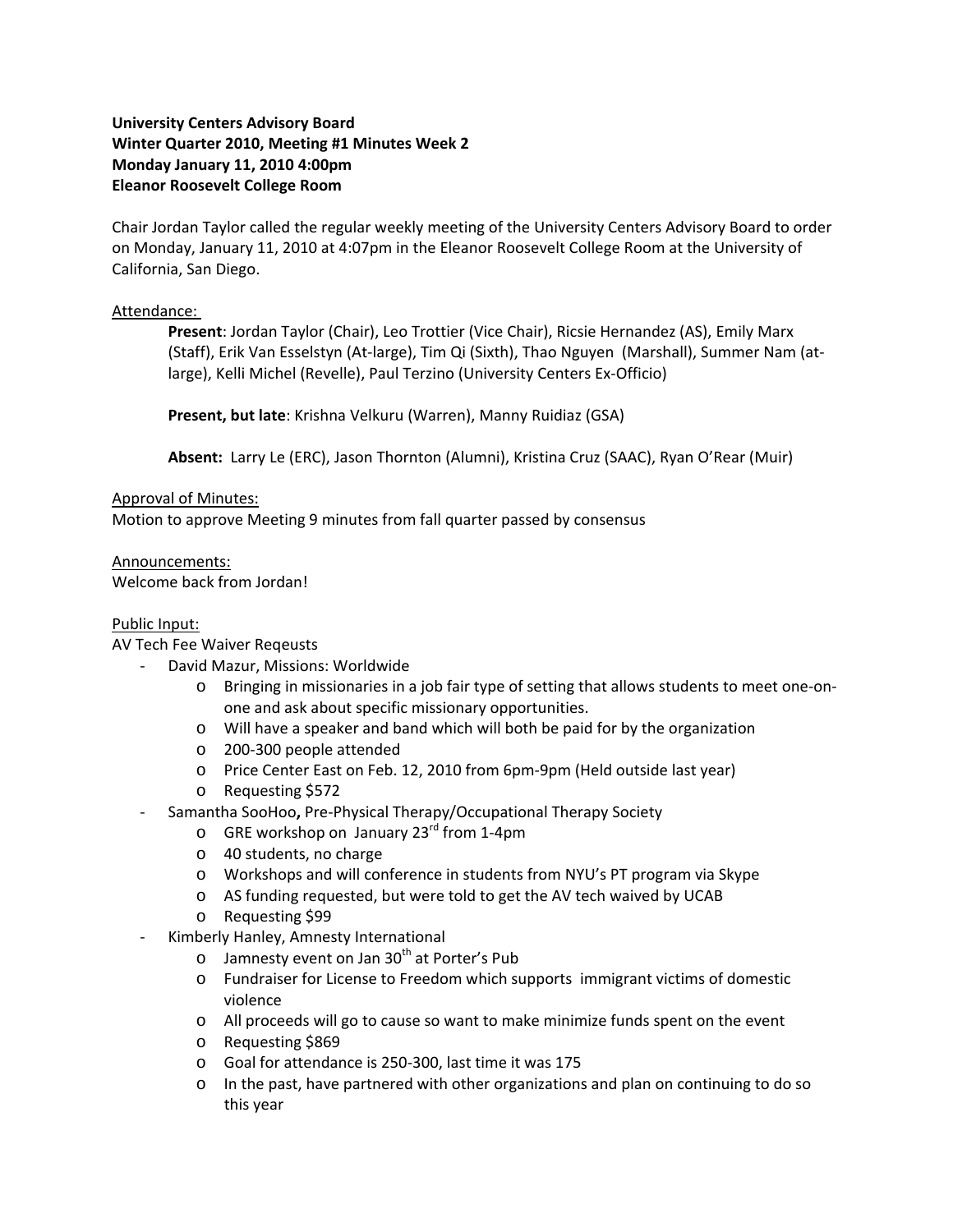- ‐ Vanessa, Foreign Film Society
	- o Plan to show the movie "Waltz with Bashir"
	- o No admission charge
	- o Jan 29, 2010
	- o Requesting \$88
	- ‐ Ariella Cohen, Delta Delta Delta
		- o Annual Delta Idol event
			- o All proceeds go to St. Jude's Children's Hospital
			- o Requesting \$462
			- o Attendance goal is 300 people, last year it was about 175 people
			- o Without funding, the proceeds would have to be used for the event charges
			- o Tickets are \$6
- ‐ Wanting Chen, United Taiwanese Association
	- o Event is UTA KTV Night, which is similar to American Idol
	- o January 20, 2010
	- o Requesting \$431
	- o PC theatre
	- o 100 UCSD students expected
	- o Free admission

## Sharon Van Bruggen

- ‐ Presented sustainability icon ideas for:
	- o Vendor recognition
	- o Sustainability web page
	- o Awareness signage
	- o Displays
	- o Members provided feedback and comments on the four options.
- ‐ Gave an update on the graphic identity ideas for the newly named Red Shoe Room, Green Table Room, Bear Room, Thick Naht Hanh Room, Dolores Huerta Room, and Phillip Vera Cruz Room.

## Reports:

- Chair's Report
	- o Went to Germany over the break!
	- o University Centers went through an audit performed by UCSD's Audit & Management Advisory Services (AMAS), will be discussed in future meetings.
	- o The Loft will be coming up in conversations after third week
- Vice Chair's Report
	- o No report
- Director's Report
	- o Discussed the need for considering asking students via referendum to approve adding an annual cost of living escalator to the University Centers fee, also known as an annual CPI (Consumer Price Index) increase.
		- **Enrollment will soon cap at 30,000 students**
		- In the next year or two University Centers budget will begin to operate in the red
		- AS and RIMAC have similar cost of living increase to their fees
	- o In talk with Kaplan to get lease signed for the location formally occupied by Imprints